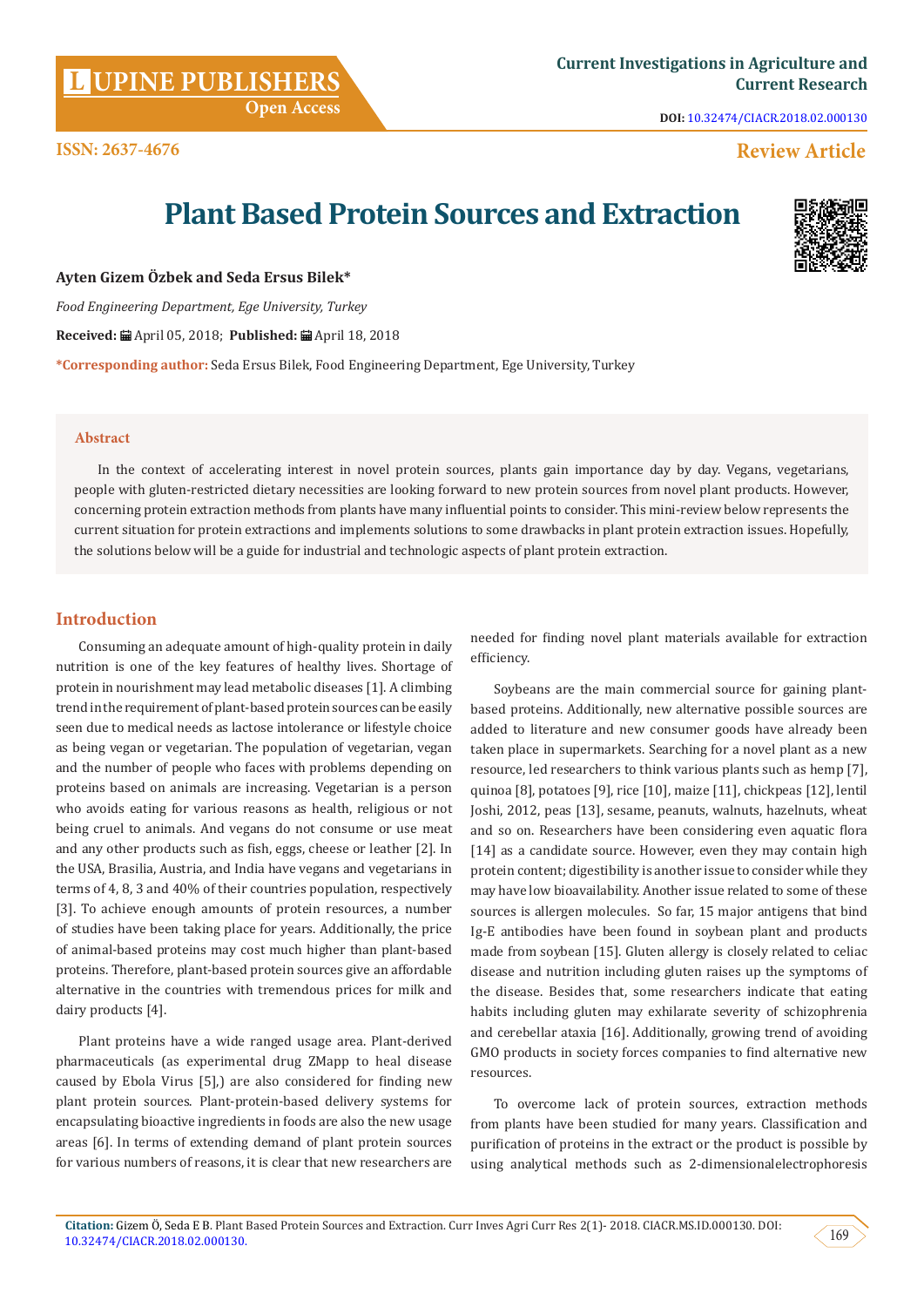(2-DE). During this process, challenges can be seen in many ways [17]. Secondary metabolites and proteases are found in excessive amounts. Due to these components, protein extraction, separation, and identification may be affected. In terms of proteomic studies, a clear extract is necessary to prevent unwanted migrations of unwanted metabolites while 2-DEare made. These unwanted migrates may affect migration of proteins. Therefore, they need to be swept away from extract as much as possible [18].

Extraction procedure development of a protein obtains many factors to think about. Depends on the part of the plant, extraction methods and solvents vary. As long as minimizing the tissues as much as possible is the key factor of having a larger amount of bulk protein; some challenging features (fiber-rich content, adhesive structure, hardly disrupting parts) are needed to be considered. Cell walls of plant cells consist of complex polysaccharides which add extra problems for squeezing tissues. Liquid nitrogen usage with mortar and pestle is a useful way to lower protein degradation during tissue disruption. Protein degradation can also be lowered by cooling and adding buffer solutions in homogenization environment. Addition of quartz sand facilitates obtaining finer powder [19].

New applications of extraction processes open up innovative ideas. One of the most important issues in that concept, considering the most convenient and appropriate extraction protocol depending on the aim of extraction. As an example, usage of toxic chemicals in extraction or precipitation procedures may lead to increase costs for cleaning procedure and also some chemicals may be forbidden due to regulatory rules. In this concept, we may need to take advantage of assisting applications above.

Microwave-assisted extraction (MAE) systems have a marvelous potential due to the new research. Decreased solvent consumption, thermally save applications, increased yields depending on a lowered number of extraction steps are the benefits of this system. Non-ionizing electromagnetic waves (which are between 300 MHz and 300 GHz) are known as microwaves and in the spectrum, they take place between X-ray and Infrared rays. Transferring absorbed electromagnetic energy to heat energy is possible by using electromagnetic waves. The theory behind MAE depends preventing loss of energy captured by environment-which is the drawback of conventional heating [20]. As long as MAE provides targeted and selective heating mechanism (with ionic conduction and dipole rotation), it is more favorable than traditional heating conventional heating methods.

Enzyme-assisted protein extraction (EAE) depends on disrupting cell wall and increasing yield in mild conditions. Therefore, it is more environmental-friendly method than using harsh chemicals. Specific enzymes for extraction methods have been developed for extraction of proteins from tea leaves, Leguminosae gums, oilseed meals and so on. A significant peak in yields has been shown in research when it is compared with chemical-based methods [21].

Ultrasound treatment before extraction process is responsible for reducing size in the target which increases surface area. Speeding up the extraction process and having an increased yield is possible after ultrasound treatment. Ultrasound application procedure stimulates hydration process by using the power of cavitations by using bubles in hydrophobic surfaces.

Secondary metabolite removal is another way to obtain more pure protein extracts. Secondary metabolites are low molecular weight compounds and around 50.000 structures have been enlightening [23]. Definition of secondary metabolites demonstrates a compound whose biosynthesis is restricted to selected plant groups. They can be providing floral scent with volatile compounds, the color of the petals with pigments or protection systems made from toxic chemicals to avoid pathogens and herbivores [24]. Some examples of secondary metabolites can be given as phenols, flavonoids, tannins, lignins, stilbenes [25]. Most of the times, including these type of compounds in a food product, protein isolate and so on is mostly unfavorable due to taste, odor, appearance and health-related reasons [26]. Additionally, 2-DE requires samples without secondary metabolites. Removal procedure can be affected by species, tissue-specificity, age, and or developmental stage. These compounds can be removed before or after protein extraction. Using TCA/acetone precipitation, organic solvents are used to clean the extract. These give a result of white or light colored pellet [19,27]. Air-dried acetone powder is used for extracted in aqueous buffers after obtaining a pellet. However, this removal procedure comes out with drawbacks such as lessen yield of extraction. Other strategy-removing secondary metabolites during the extraction by using aqueous buffers including EDTA, DTT or 2-ME, a protease inhibitor cocktail, and poly vinyl poly pyrrolidone (PVPP). PVP(P) compounds can be cleaned up by using a centrifuge. Unfortunately, co precipitating contaminants are hardly removed by using organic solvents.

Therefore, this strategy fits tissues which can be easy extracted such as young tissues [19].

After removing secondary metabolites, another limitation comes up with the bulk of protein. Solubilization of the protein is important to move on with rest of the experiment. 2-DE separation, measuring the amount of protein and other levels of the process may need a solubilized protein. Re-solubilization can be done with SDS. Anionic nature of SDS does not directly affect isoelectric focusing of the gel [28]. Long incubations with lysis buffers (including urea, thiourea, MDTT, CHAPS, carrier ampholytes) and shaking is another way to re-solve bulk proteins [19].

# **Conclusion**

Plants as sources of protein bring new opportunities to people who prefer or need to eliminate or decrease animal-based protein consumption. In this concept, we tried to implement some problems and key factors to rise up yield and overcome the problems depend on the extraction process. Hopefully, future studies will bring